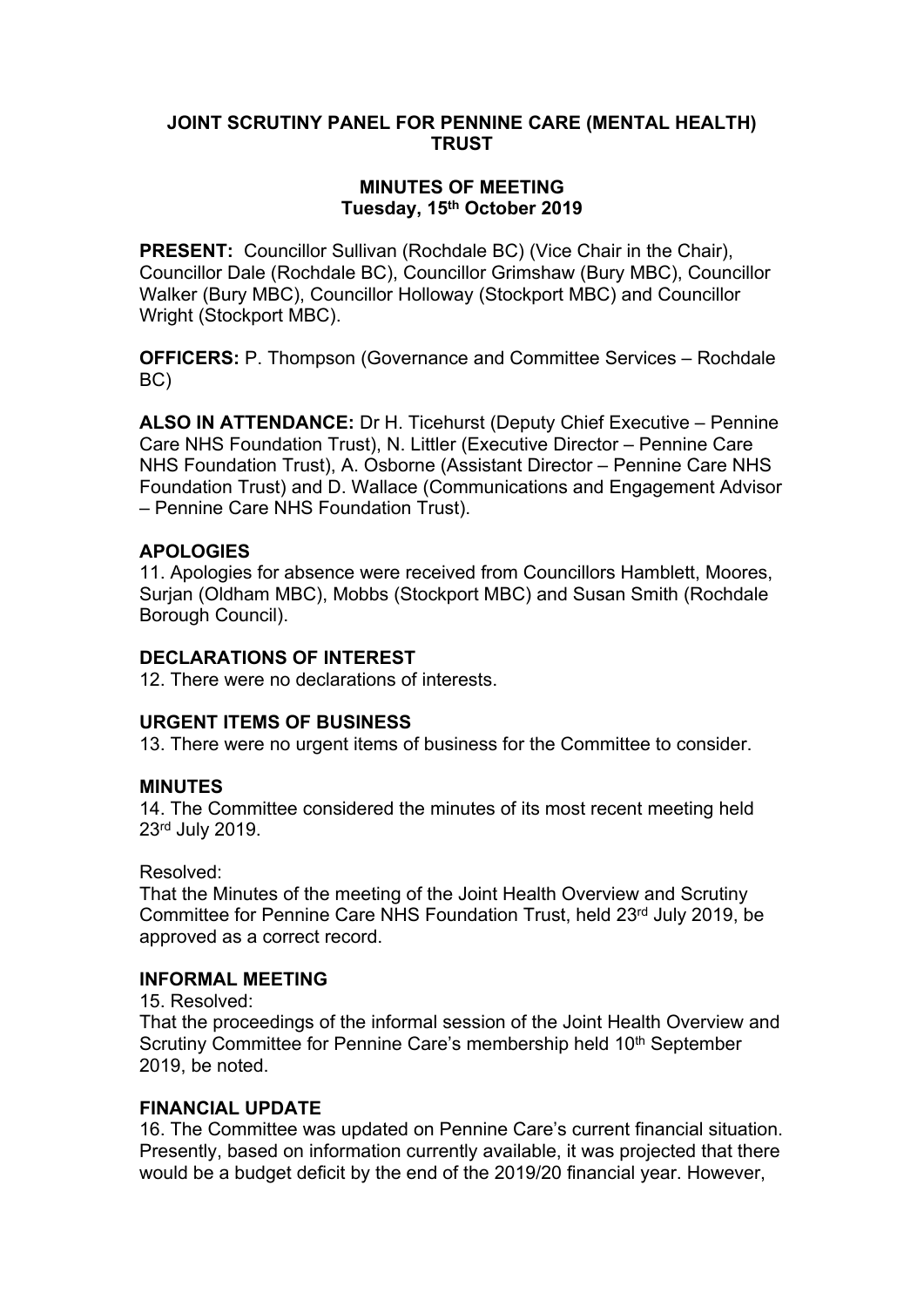as reported to the last meeting, it was added that the figures in the report did not account for expected significant financial contributions to be forthcoming from the Department of Health and it was expected that the Trust would have a 'balanced budget' by the end of March 2020.

The Trust had recently introduced a savings programme to help reduce costs whilst the filling of some staffing vacancies was being delayed. It was noted and welcomed by Members of the Committee that by and large the savings proposals were not adversely affecting patient care.

Members sought clarification on the underlying reasons for the reported 25 week waiting list period for access to children's psychiatric services across the Trust's footprint.

Resolved:

- 1. The report be noted
- 2. The Chief Executive of Pennine Care NHS Trust be requested to submit a report to the Committee's next meeting regarding the underlying reasons for the reported 25 week waiting list period for access to children's psychiatric services across the Trust's footprint.

#### **CQC INSPECTION AND ACTION PLAN**

17. The Trust's Deputy Chief Executive reminded the meeting that the Care Quality Commission (CQC) had undertaken a 'Well Led' inspection of a selection of services provided by the Trust in the period August – October 2018. Some of the services inspected included dentistry, mental health hospital wards (for adults and for older people), PICU, home treatment teams and crisis services and walk-in centres across the Trust's footprint.

Regular reports on the implementation of the CQC's improvement plan were presented to the Trust's Board. The Committee was presented with information that detailed the Trust's responses to the CQC inspection and the only area of work that was shown as being 'red' (issue that were not on course to be successfully implemented) was the 'Review the patient experience structure and resource'. The Committee was advised of measures being put into place to improve this matter.

#### Resolved

That the report be noted.

### **ELECTRONIC PATIENT RECORDS**

18. The Trust's Deputy Chief Executive reported upon the roll-out of electronic patient records across the trust's footprint. This programme has been ongoing for several years. Currently the programme was on 'Cohort 3' which covered all in-patients and all out-patients. This phase of the roll out was due to be completed in 2020, when approximately 2,000 staff would be 'on-line'.

Cohorts 4 and 5 of the programme were due to start in April 202 and lasting until July of that year. Cohorts 4 and 5 were due to cover MAS, Day Hospitals, the remainder of older people's Community Mental Health Team's and Psychology services.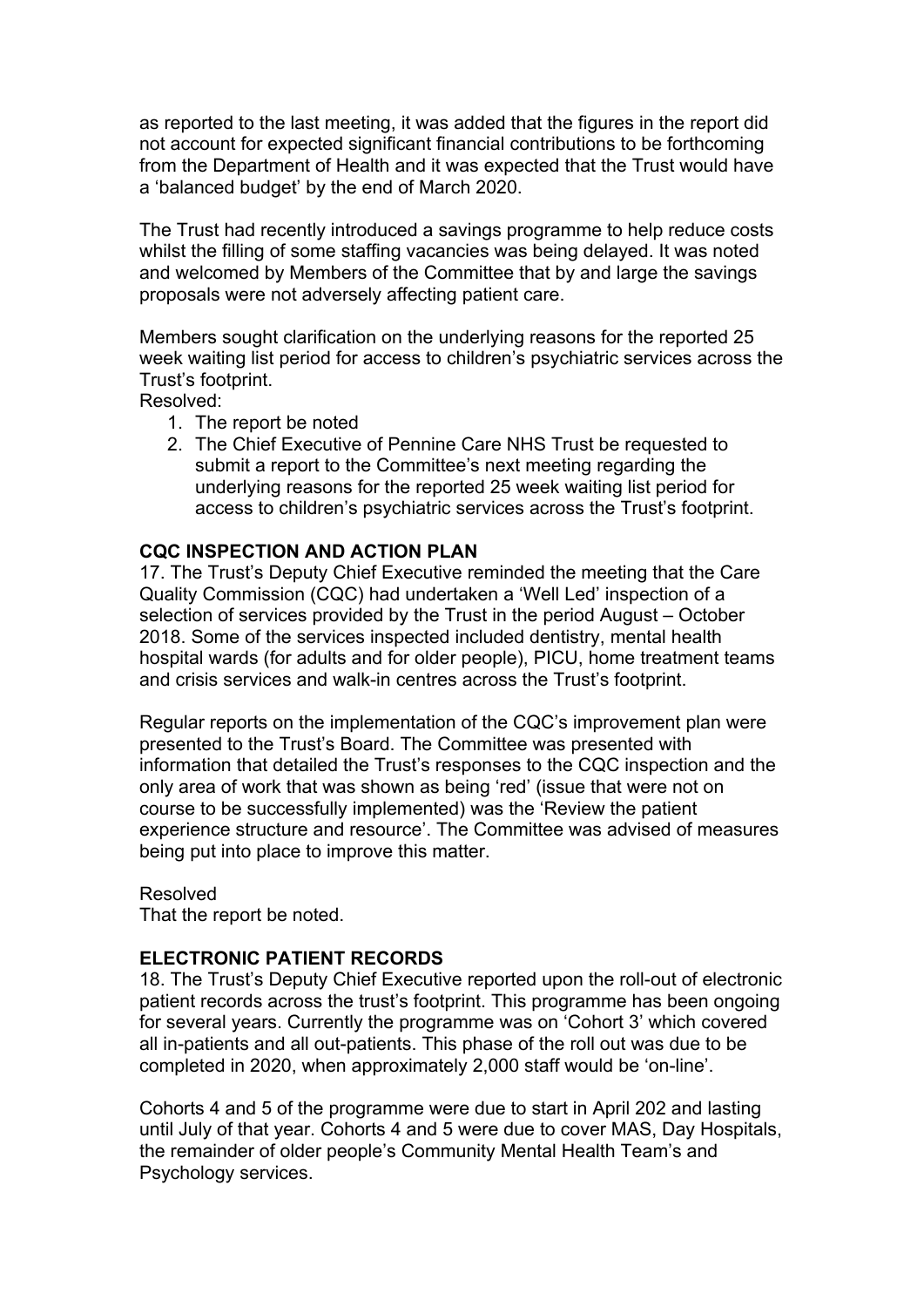The Committee was advised that the computerisation of patient records was a slow process but that steady progress was being made.

Resolved: That the report be noted.

## **STAFF WELFARE STRATEGY**

19. The Trust's Executive Director (Workforce) gave a presentation to the Committee updating on the Trust's Staffing and Workforce Development Strategy. Pennine Care employed in excess of 5,000 staff with additional (hundreds) of numbers on their temporary bank which provide ad-hoc cover to fill gaps created either by sickness or vacancies.

The workforce comprised staff that worked with Mental Health/Learning Disability and Community Services across the Trust's footprint. The current staff turnover rate for the Trust was approximately 11%, which was within the `average' range compared to other Mental Health/Learning Disability NHS Providers in the North of England. The Trust's vacancy rate was just over 10% and staff sickness rates were 5.3% which was above average, when compared to the Trust's 'peer group'.

The 'harder to fill' roles within Pennine Care mirrored the regional and national gaps in this regard, including: Medical Staff, newly qualified nursing roles (especially Band 5 level nurses in Mental Health services), walk-in centre staff and Health Visitors.

The Committee asked if further and more detailed information could be presented to the Committee regarding the Trust's staff sickness absence levels?

Resolved:

- 1. That the report be noted.
- 2. The Trust's Executive Director (Workforce) be requested to submit a report to the Committee's next meeting, on 20<sup>th</sup> January 2020, regarding staff sickness absence rates amongst the workforce of Pennine Care NHS Foundation Trust.

### **MIXED SEX ACCOMMODATION**

20. The Committee was updated on progress towards the introduction of single sex wards at hospitals across the Trust's footprint. A full and detailed business case thereon was due to be submitted to the Trust's Board's meeting on 30<sup>th</sup> October 2019.

The Committee was updated on a proposed phased implementation:

- a. Phase 1: Tameside Adults (following the introduction of this there would be a period of reflection to determine the effectiveness of the action.
- b. Phase 2: Fairfield Hospital, Bury (Ramsbottom Ward) and Rochdale Infirmary (dormitory Ward)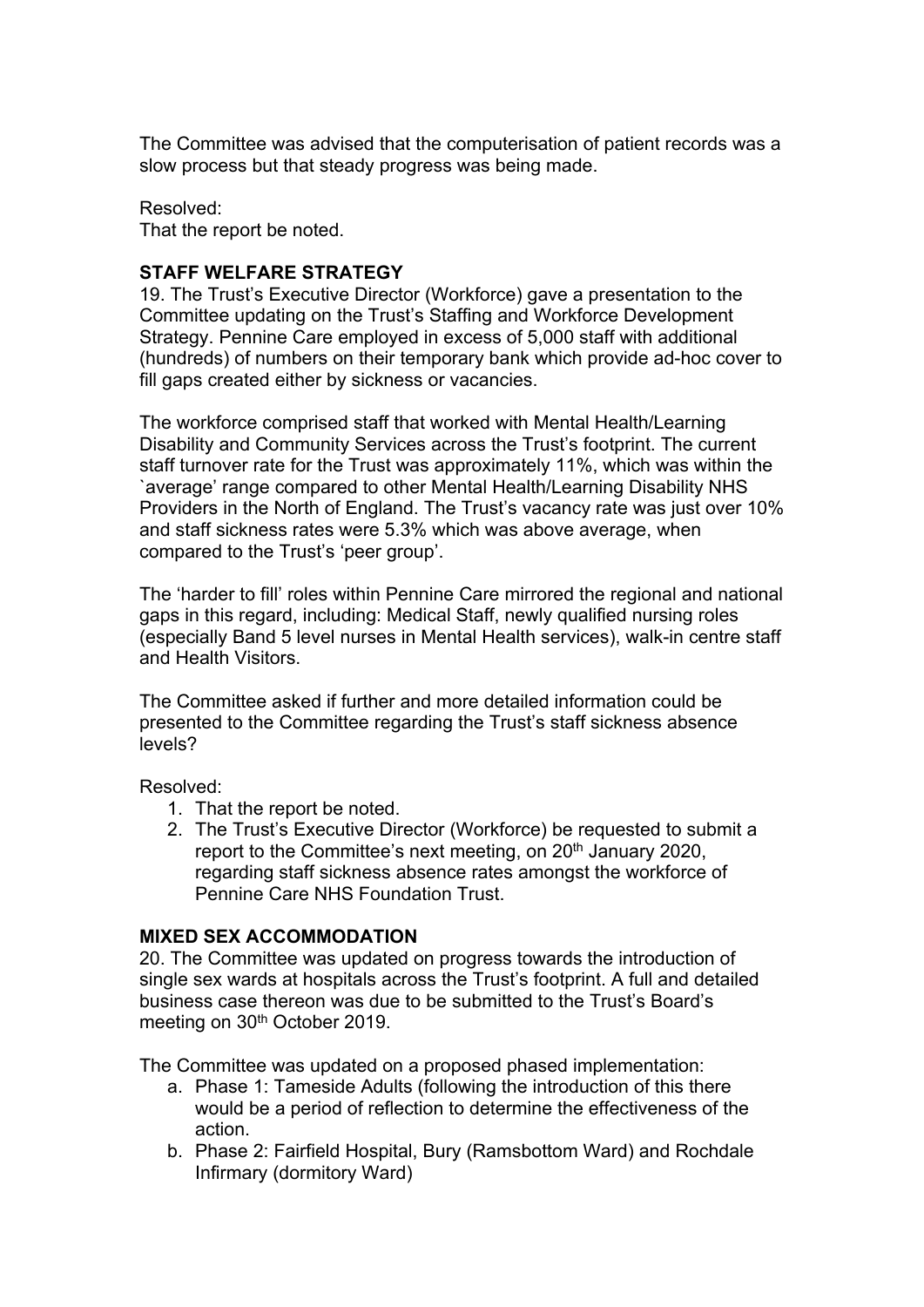- c. Phase 3: Stockport Adults
- d. Phase 4: older people's wards across Greater Manchester's North East Sector (Bury, Rochdale and Oldham)
- e. Phase 5: Stockport and Tameside adults
- f. Phase 6: Heywood, Middleton and Rochdale.

In considering the proposed implementation programme it was suggested that member of the Committee be invited to visit wards at different hospital sites across the Trust's footprint, beginning with the Aspden and Hope Ward at the Royal Oldham Hospital. It was agreed that visits by Members of the Committee would be held on Wednesday, 30<sup>th</sup> October with further visits to be held on specified dates in November 2019.

Resolved:

That the report be noted.

### **COMMISSIONING PSYCHIATRIC INTENSIVE (PICU) CARE BEDS ACROSS THE PENNINE CARE FOOTPRINT**

21. The Trust's Deputy Chief Executive reported upon Psychiatric Intensive Care Units (PICU) that were a type of psychiatric in-patient ward. On these wards staffing levels are higher than on a normal acute admission ward. Many PICUs also have a seclusion room and most PICUs are single gender.

PICUs were designed to look after patients who could not be managed on open (unlocked) psychiatric wards due to the level of risk the patient posed to themselves or others. A patient's length of stay was normally short (a few weeks) rather than prolonged as the patient would be treated and returned to an open ward as soon as their mental state is stable.

PICU wards specialised in the assessment and comprehensive treatment of people with a broad spectrum of acute and enduring mental health needs. They provided care and treatment to inpatients who were experiencing the most acute phase of a mental illness. PICU services were designed and delivered in line with national guidance, including the physical environment, numbers of beds, staffing ratios and disciplines, and the interventions provided.

Pennine Care NHS Foundation Trust had submitted a bid to NHS Improvement for a £4.5 million capital development for the purposes of female PICU services. In order to make best use of estates it was proposed that the current PCFT vacant ward in the basement area of the Buckton Building at Tameside General Hospital be demolished and rebuilt as a 12 bedded male PICU service and the men are transferred from Stockport to Tameside.

The current male PICU unit (Cobden Unit at Stepping Hilll Hospital) would be redeveloped into a 10 bedded female PICU Unit. The rationale of developing the female unit in Stockport was to maintain the bed base at 10 beds (considered the largest number of beds for a female unit) and also moving the male provision to Tameside would link the PICU unit with the existing male Low Secure Unit (Tatton Unit) which is also based in the basement area of the